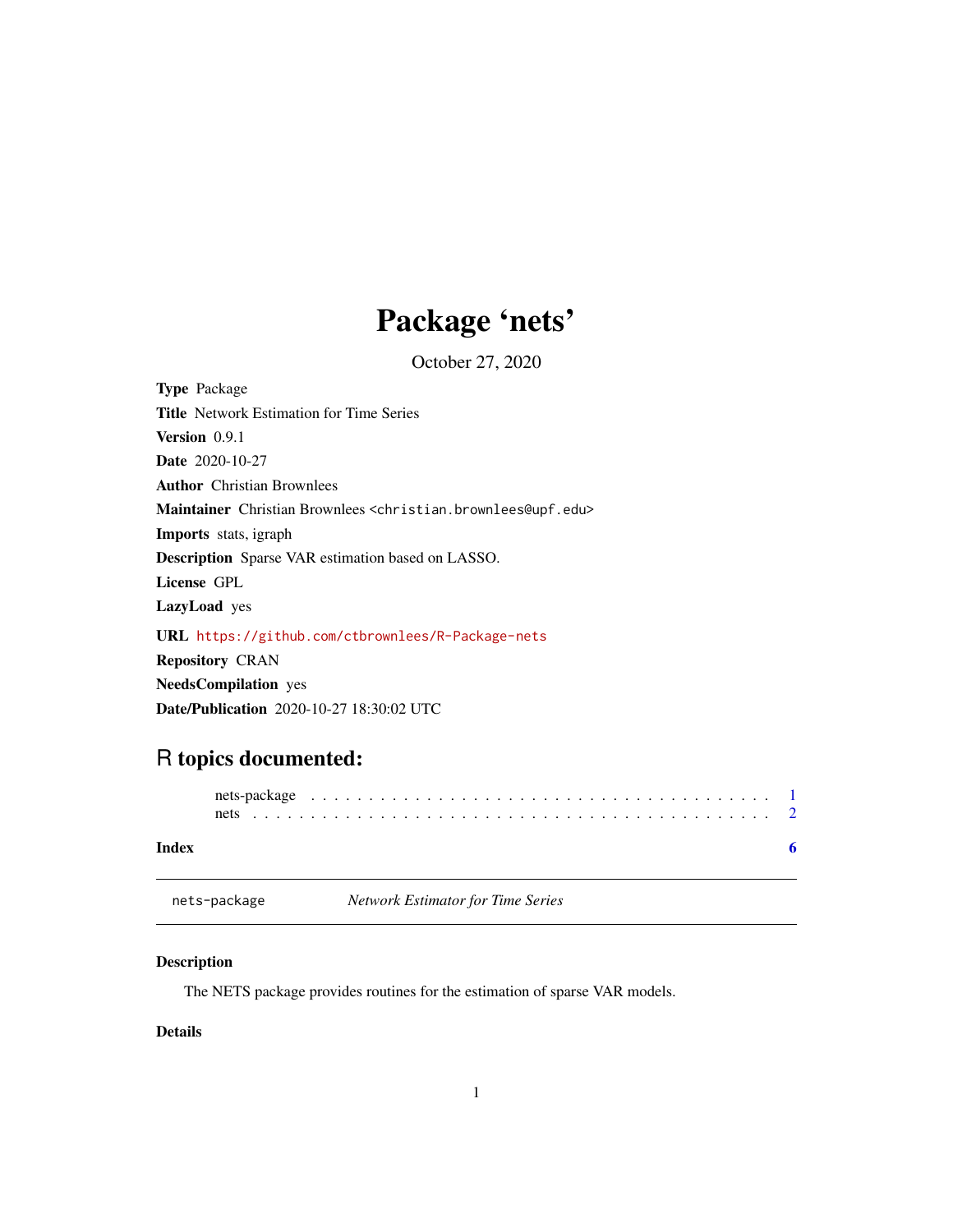<span id="page-1-0"></span>

| Package:  | nets       |
|-----------|------------|
| Type:     | Package    |
| Version:  | 0.8        |
| Date:     | 2016-03-01 |
| License:  | <b>GPL</b> |
| LazyLoad: | yes        |

#### Author(s)

Christian Brownlees

Maintainer: Christian Brownlees

#### References

Barigozzi, M. and Brownlees, C. (2016) NETS: Network Estimation for Time Series, Working Paper

Peng, J., Wang, P., Zhou, N. and Zhu, J. (2009), Partial Correlation Estimation by Joint Sparse Regression Model, JASA, 104, 735-746.

Meinshausen, N. and Buhlmann, P. (2006), High Dimensional Graphs and Variable Selection with the Lasso, Annals of Statistics, 34, 1436-1462.

nets *Network Estimation for Time Series*

#### Description

'nets' is used to fit sparse VARs using the NETS algorithm.

#### Usage

```
nets(y,GN=TRUE,CN=TRUE,p=1,lambda,alpha.init=NULL,rho.init=NULL,
     algorithm='activeshooting',weights='adaptive',
     iter.in=100,iter.out=2,verbose=FALSE)
```
#### Arguments

| У          | data, an T x N matrix, each column being a time series.                 |
|------------|-------------------------------------------------------------------------|
| GΝ         | Estimate the Autoregressive VAR matrices (default true)                 |
| CN         | Estimate the Concentration matrix of the VAR innovations (default true) |
| р          | VAR order (default 1)                                                   |
| lambda     | shrinkage parameter either a scalar or a vector of size two             |
| alpha.init | initial value of the alpha parameter                                    |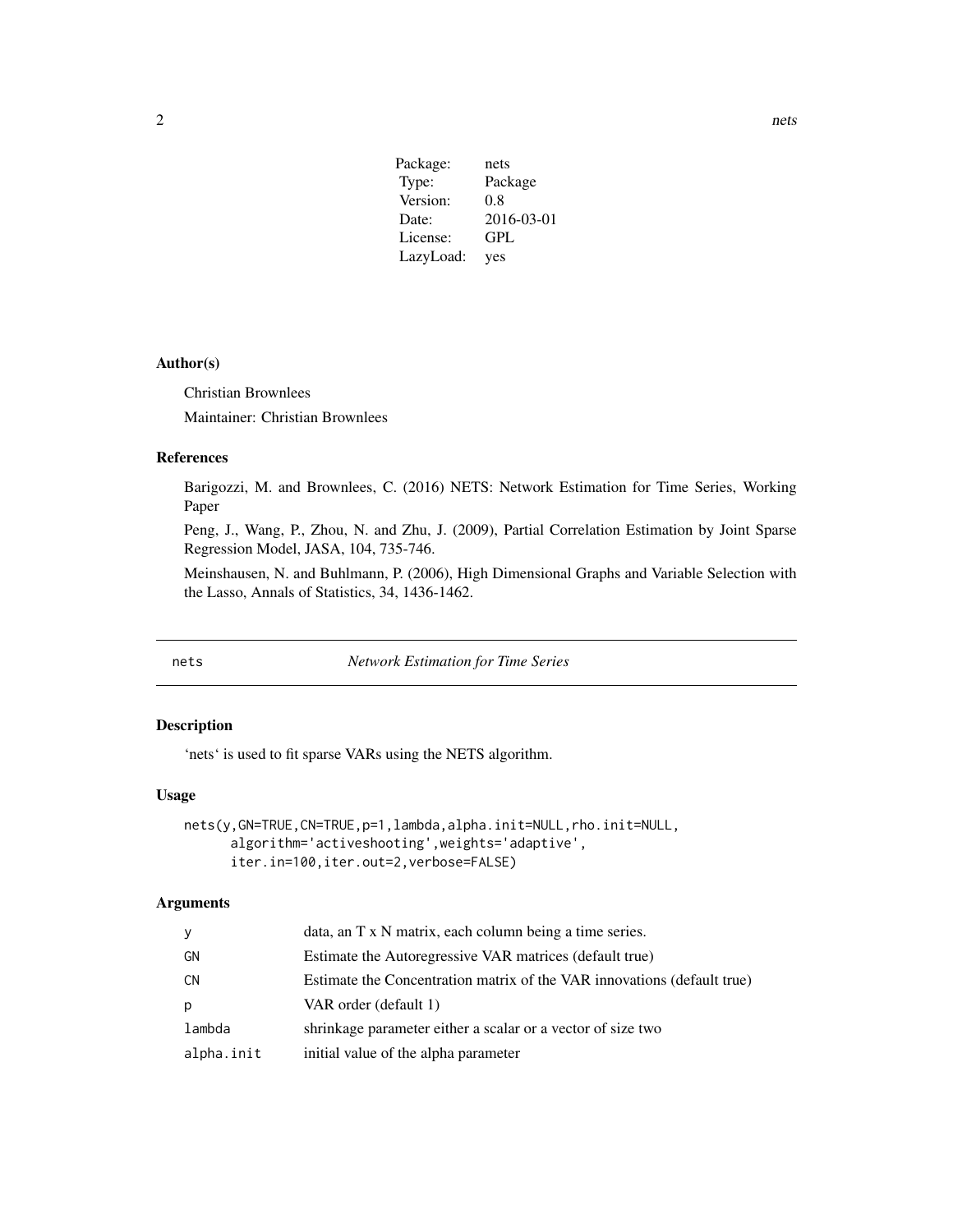nets 3

| rho.init  | initial value of the rho parameter                                     |
|-----------|------------------------------------------------------------------------|
| algorithm | lasso optimization algorithm 'shooting' or 'active shooting' (default) |
| weights   | lasso weights: 'none' or 'adaptive' (default)                          |
| iter.in   | maximum number of in iterations (default 100)                          |
| iter.out  | maximum number of out iterations (default 2)                           |
| verbose   | extra output messages                                                  |

#### **Details**

The nets procedure estimates sparse Vector Autoregression (VAR) models by LASSO.

In particular, the routine can be used to estimate: (i) the autoregressive matrices of the VAR model and the concentration matrix of the VAR innovations via the nets algorithm (GN=TRUE and CN=TRUE) (ii) the autoregressive matrices of the VAR model via the LASSO algorithm (GN=TRUE and CN=FALSE), (iii) the concentration matrix of data via the space algorithm of Peng et al. (2009) (GN=FALSE and CN=TRUE). Notice that in this last case the order p of the VAR is automatically set to zero.

In case (i) the penalty parameter lambda can be either set to a single scalar or two a vector of size two.In the former case all the parameters of the model are penalized using the single value of lambda provided while in the latter the first entry is the vector is used to penalize the autoregressive coefficients and the second entry for the contemporaneous correlation coefficients. In case (ii) and (iii) the penalty parameter lambda has to be a single scalar.

Two variants of the LASSO algorithm are implemented: "shooting" and "activeshooting". The second can be significantly faster when the model is sparse.

If the weights variable is set to 'none' the model is estimated using the standard lasso. If the weights variable is set to 'adaptive' the model is estimated using the 'adaptive' lasso.

The iter.in variable sets the maximum number of lasso iterations. The iter.out variable sets the number of times the lasso algorithm is reiterated. This is only relevant for the space and nets algorithms. See Peng et al. (2009) and Barigozzi and Brownlees (2016) for details.

The nets procedure returns an object of class "nets"

The function "print" is used to print a summary of the estimation results of a "nets" object.

The function "predict" is used to predict the future realizations of the VAR usin a "nets" object and a sample of new observation.

#### Value

An object of class "nets" is a list containing at least the following components:

A.hat: an N x N x P array containing the estimated autoregressive matrices

C.hat: an N x N matrix containing the estimated concentration matrix

alpha.hat:  $(N^2 * P)$  x 1 vector of autoregressive parameters stacked in a vector

rho.hat:  $(N*(N+1)/2)$  x 1 vector of partial correlations associated with the concentration matrix of the var innovations stacked in a vector

c.hat: N x 1 vector of diagonal entries of the diagonal entries of the concentration matrix of the var innovations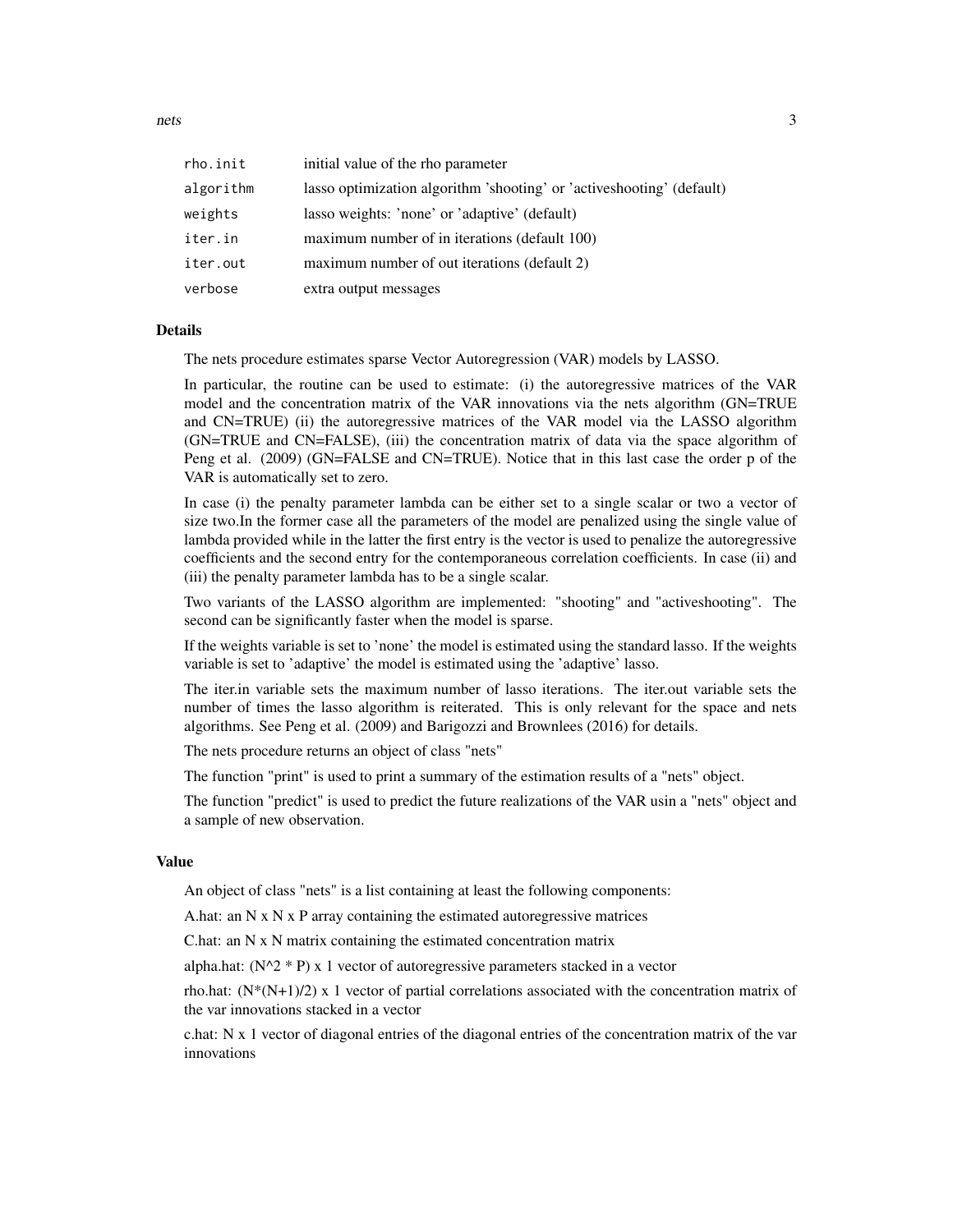g.adj: Adjancency matrix associated with the Granger network implied by the VAR autoregressive matrices

c.adj: Adjancency matrix associated with the contemporaneous network implied by the VAR innovation concentration matrix

#### Author(s)

Christian Brownlees

#### References

Barigozzi, M. and Brownlees, C. (2016) NETS: Network Estimation for Time Series, Working Paper

Peng, J., Wang, P., Zhou, N. and Zhu, J. (2009), Partial Correlation Estimation by Joint Sparse Regression Model, JASA, 104, 735-746.

Meinshausen, N. and Buhlmann, P. (2006), High Dimensional Graphs and Variable Selection with the Lasso, Annals of Statistics, 34, 1436-1462.

#### Examples

```
N < -5P < - 3T < - 1000A \leftarrow array(\emptyset, dim=c(N,N,P))C \leq - matrix(0, N, N)A[,, 1] <- 0.7 * diag(N)
A[, 2] <- 0.2 * diag(N)
A[1,2,1] <- 0.2
A[4,3,2] <- 0.2
C \leftarrow diag(N)C[1,1] <- 2
C[4,2] <- -0.2
C[2, 4] <- -0.2
C[1,3] <- -0.1
C[1,3] <- -0.1
Sig \le -solve(C)L \leftarrow t(chol(Sig))
y \leftarrow \text{matrix}(0, T, N)eps \leq - rep(0,N)for( t in (P+1):T ){
  z <- rnorm(N)for( i in 1:N ){
    eps[i] \le sum( L[i, ] * z )
  }
```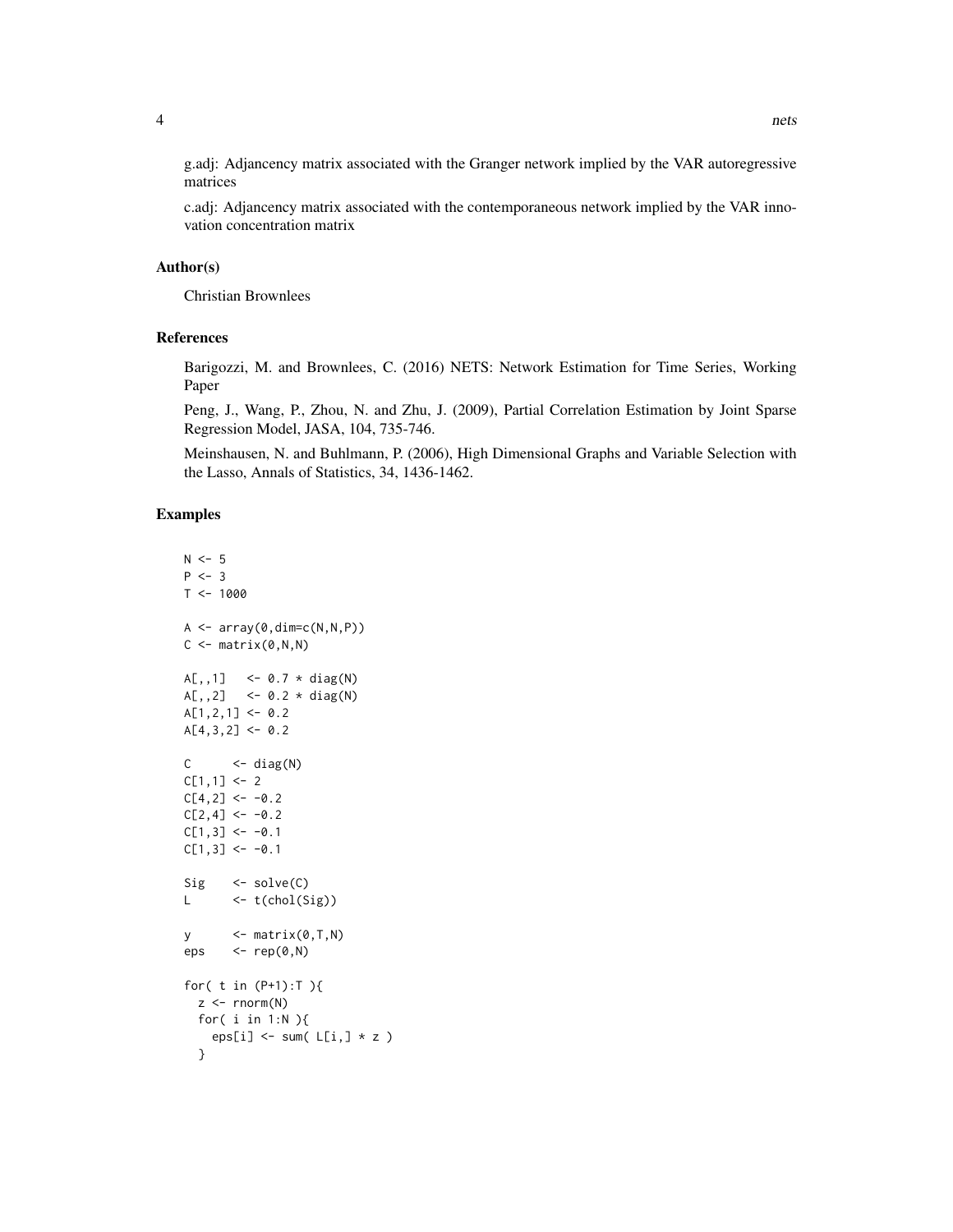```
for( l in 1:P ){
   for( i in 1:N ){
    y[t,i] <- y[t,i] + sum(A[i,,1] * y[t-1,1)}
  }
  y[t,] <- y[t,] + eps
}
lambda \leftarrow c(1,2)
system.time( mdl <- nets(y,P,lambda=lambda*T,verbose=TRUE) )
```
mdl